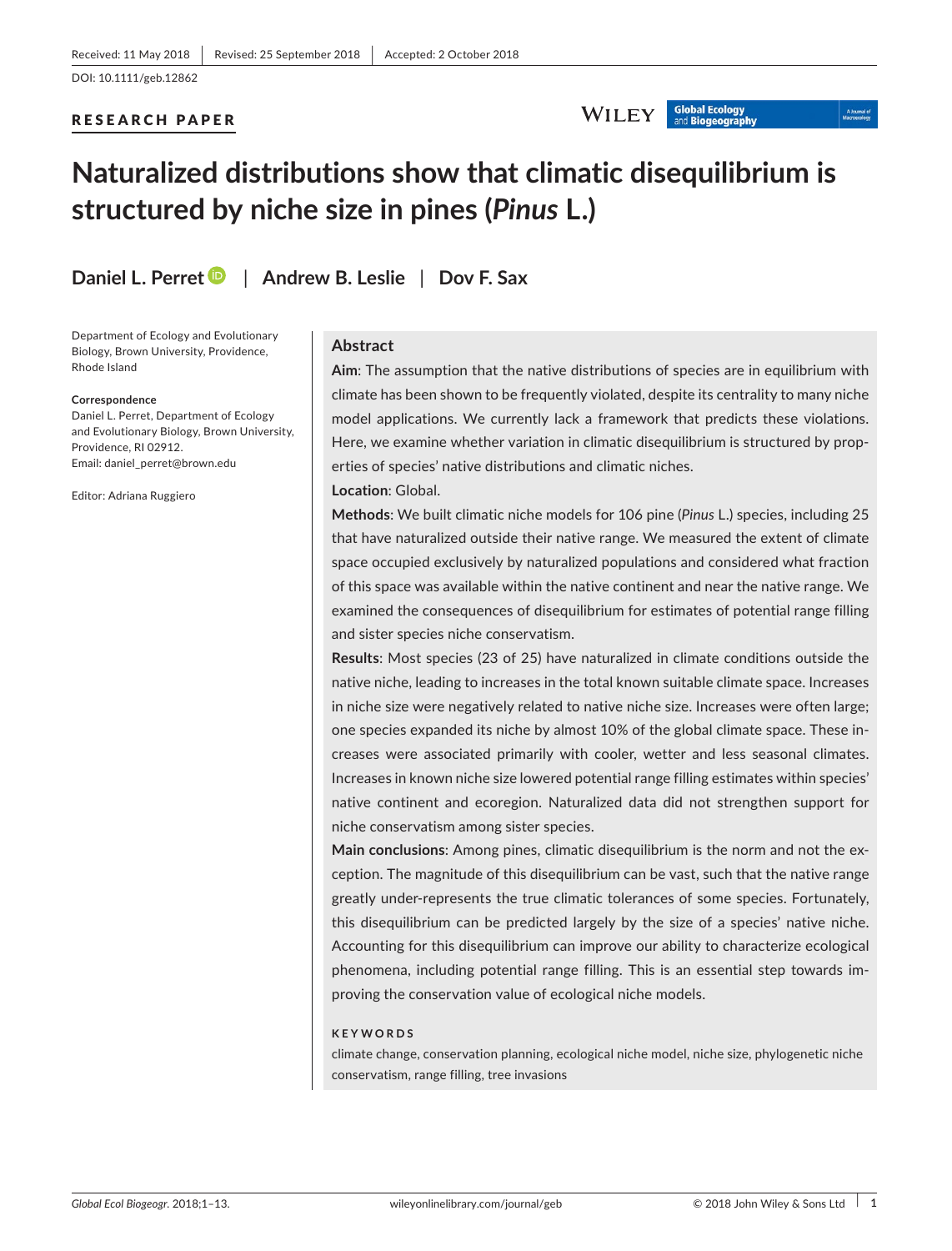## **1** | **INTRODUCTION**

Species distribution models (SDMs) and the ecological niche models (ENMs) that underlie them are important tools used to predict species invasions (e.g., Broennimann et al., 2007; Guisan, Petitpierre, Broennimann, Daehler, & Kueffer, 2014; Peterson, 2003; Thuiller, Richardson, et al., 2005), estimate extinction risk under climate change (e.g., Thuiller, Lavorel, Lavorel, Araújo, Sykes, & Prentice, 2005) and inform conservation planning (e.g., Early & Sax, 2011; Williams et al., 2005). A primary assumption of these models, that species can survive only in areas with climatic conditions matching those where they currently occur (Busby, 1988), has been recognized since the release of the first widely used SDM package (BIOCLIM; Nix, 1986; Booth, Nix, Busby, & Hutchinson, 2014). The current formulation of this assumption, that species distributions exist in equilibrium with their native climate (i.e., species occur in all the climates that could sustain them), has been shown to be frequently violated (Booth et al., 2015; Booth, Nix, Hutchinson, & Jovanovic, 1988; Bosci et al., 2016; Early & Sax, 2014; Gallagher, Beaumont, Hughes, & Leishman, 2010). Climatic disequilibrium can result from dispersal limitations, biotic interactions or contingencies of biogeographical history (Svenning & Skov, 2004; Wisz et al., 2013), all of which can constrain the realized niche to a nested subset of the fundamental niche. Here, we define the realized niche as the climate space occupied by the species' historical native range. We define the fundamental niche as the climate space in which a self‐sustaining population can be maintained, but which may not be fully occupied owing to antagonistic biotic interactions, missing positive biotic interactions or barriers to dispersal (Sax, Early, & Bellemare, 2013).

Models that incorporate only realized conditions will generally underestimate invasion risk (Broennimann & Guisan, 2008) and overestimate the sensitivity of species to changes in climate (Araújo et al., 2013). This mismatch between realized and fundamental niche space could be ameliorated by building models that include empirical information on the fundamental niche. However, this information is generally unavailable for most species. Likewise, no predictive framework exists to estimate or model fundamental niche conditions reliably relative to realized conditions (Sax et al., 2013), although recent work pairing critical physiological limits with realized niche estimates has made progress in this regard (Soberón & Arroyo‐Peña, 2017). Without such a framework, it is difficult to know how much confidence we should place in existing modelling approaches based solely on realized niche conditions.

Several lines of evidence that relate to conditions beyond the realized niche provide a partial basis for examining potential mismatches between species' realized and fundamental niches. Mechanistic models characterize the bounds of the fundamental niche by examining species' physiological limits. Such studies, on a wide variety of taxa, suggest that the fundamental niche is often much larger than the realized niche and extends into warmer and wetter climates (e.g., Araújo et al., 2013; Sunday, Bates, & Dulvy, 2012). Hindcasting approaches that compare current and past distributions can also be informative. For instance, Ivory, Early, Sax, and

Russell (2016) found that fossil distributional data exposed suitable climate space that is masked from species' current ranges by human land use. Finally, considerations of the climatic conditions experienced in species' native and non-native ranges have a long history in the literature (e.g., Booth et al., 1988; Booth & McMurtrie, 1988; Grinnell, 1922). However, multiple‐species comparisons in this vein have only recently emerged (e.g., Gallagher et al., 2010). This approach typically involves examining populations outside the native range that are naturalized (i.e., self‐sustaining, indicating portions of the fundamental niche) or those that are adventive (i.e., growing but not self‐sustaining, indicating portions of the tolerance niche; *sensu* Sax et al., 2013). Another similar and promising approach involves using data from provenance trials wherein individuals from various localities are grown outside the species' range; in particular, many tree species have been tested in this way to assess their suitability for commercial forestry (Booth, 2017; Booth et al., 2015).

Despite the nascence of this literature, two broad patterns have begun to emerge. First, there is evidence that species with small native ranges or narrow realized niches are more likely to show mismatches between their realized niche and either their fundamental or their tolerance niche. Early and Sax (2014) found strong support for this pattern among a group of 51 European plants that have naturalized in the USA. Bosci et al. (2016) found a similar pattern for plants in North America, such that species with small native ranges were most likely to have large mismatches between native climatic conditions and those in which species have become adventive. In contrast, Petitpierre et al. (2012) found that most species with large native ranges showed only minor differences between native climatic conditions and those in which the species had become established. Second, the literature examining climate conditions occupied by native and non‐native populations indicates that unoccupied portions of the fundamental niche are likely to be in warmer and wetter climates than the native range, as exemplified by a study of amphibian and reptile distributions (Li, Liu, Li, Petitpierre, & Guisan, 2014). These results are consistent with mechanistic studies that examine physiological and metabolic limits (e.g., Araújo et al., 2013; Sunday et al., 2012). More work is needed, but if these patterns were widespread, a case could be made that species might fare better than previously forecast in their warming native ranges.

One of the implications of climatic disequilibrium is that areas within a species' native region or continent can be unoccupied even though they are climatically suitable. This was demonstrated in classic work by Svenning and Skov (2004), who showed that European tree species occupy only a portion of the climatically suitable area on the continent. This work and the large body of continuing work on 'range filling' has shown that most species do not fill all of the suitable area within their native region or continent (Bradley, Early, & Sorte, 2015; Dullinger et al., 2012; Nogués‐Bravo et al., 2014; Svenning & Skov, 2004). However, it is important to emphasize that this work considers only the realized niche when making these comparisons (but see Bradley et al., 2015). The growing literature on native and non‐native climate comparisons suggests that existing estimates of range filling underestimate the difference between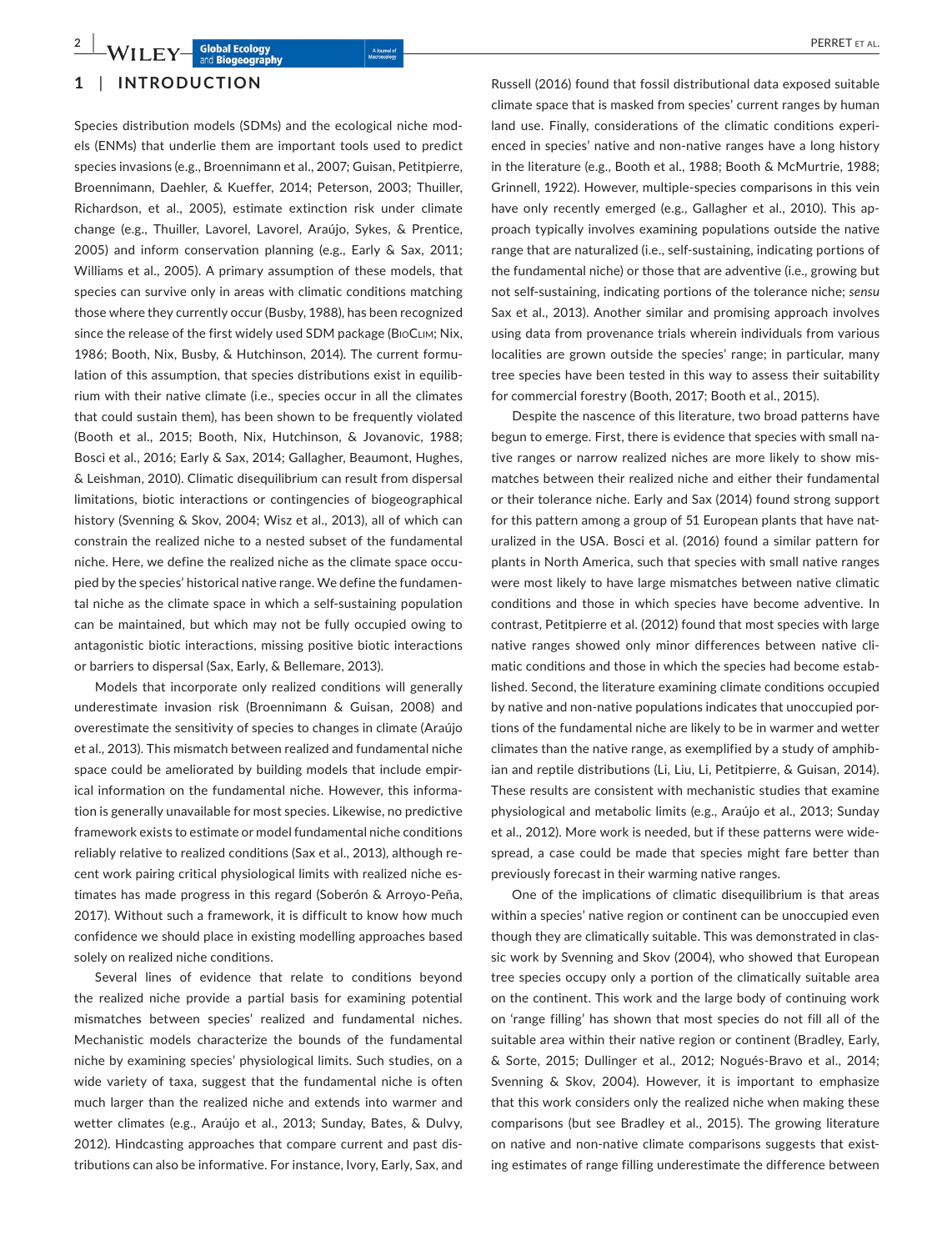realized conditions and the true climatically suitable area (Early & Sax, 2014). This means that even less of the potentially suitable area might be occupied than previously thought. However, additional work is needed to constrain better the degree to which range filling estimates based solely on native distributions might characterize range filling inaccurately.

Variation in the magnitude of climatic disequilibrium among species also has implications for the evolution of climatic niches. The idea that similarity between species should increase with relatedness has been long established, and more recent work has identified 'niche conservatism' as a general tendency for closely related species to have more similar fundamental niches or climatic tolerances than expected by chance (Holt & Gaines, 1992; Losos, 2008; Wiens et al., 2010). However, because most empirical studies on niche conservatism estimate only the realized niche (e.g., Anacker & Strauss, 2014; Peterson, Soberón, & Sánchez‐Cordero, 1999), the degree to which patterns of niche conservatism extend to fundamental niche space remains unclear. For example, recent simulation studies using virtual species have demonstrated that incompletely characterized fundamental niches tend to inflate estimated rates of niche evolution (Saupe et al., 2017). Empirical investigation of the effect of climatic disequilibrium on niche conservatism requires a group of species with a finely resolved phylogeny and abundant information about the fundamental niche.

Although there are many taxonomic groups that could be used to compare native and naturalized niche conditions, the genus *Pinus* offers several advantages for such work. First, there are detailed and abundant data about where pine species are native and introduced. At least 25 species have become naturalized outside their native ranges, often in the Southern Hemisphere, where they have become invasive pests (notably in South Africa, Australia and New Zealand; Richardson & Higgins, 1998). Commercial forestry in the 19th and 20th centuries is largely responsible for these introductions, although the earliest estimates of human‐mediated pine introductions range as far back as 6,000 BP (Barbéro, Loisel, Quézel, Richardson, & Romane, 1998). There is consequently a large and varied literature on the drivers of *Pinus* introduction and naturalization (Franzese & Raffaele, 2017; Nuñez & Medley, 2011; Richardson & Rejmánek, 2004), and the genus has even been proposed as a model system for studying invasion ecology (Richardson, 2006). Second, the variation in range size among pine species spans several orders of magnitude, from *Pinus squamata*, known from only a single locality, to *Pinus sylvestris*, with a native range that covers most of the Palaearctic (Farjon & Filer, 2013). Most studies thus far that compare native and naturalized niches have focused on a particular region or regions, often using an assemblage that is widely dispersed taxonomically (Early & Sax, 2014; Petitpierre et al., 2012). In contrast, pines allow study of a single genus at a global scale while still encompassing a wide range of distributional traits, niche traits and ecologies. Third, as the most economically important tree genus in the world (Richardson & Rundel, 1998), the historical native ranges of most pine species have been exceptionally well characterized (Farjon & Filer, 2013). This allows for the native climatic conditions of pines to be estimated with more confidence than for many other groups. Finally, a recently published time-calibrated phylogeny for the entire genus (Saladin et al., 2017) allows for investigation of niche relationships and conservatism.

Here, we use *Pinus* as a model system to investigate climatic disequilibrium and how it changes niche‐based inference across a complete taxon.We do so by comparing the climate occupied by naturalized populations of 25 pine species with that occupied by native populations of the same species. We use naturalized (i.e., self‐sustaining) populations, as opposed to those that are merely adventive, in order to focus on those conditions where it is clear that an introduced population can thrive. We ask whether climatic disequilibrium is random across species or structured by distributional or niche characteristics. We also examine the consequences of disequilibrium for regional and continental range filling estimates, and the implications for niche conservatism of sister species pairs. Finally, we explore the implications of this work for conservation of species in the face of climate change.

## **2** | **METHODS**

#### **2.1** | **Occurrence data**

We acquired data on the native distribution of 109 pine species from the Conifer Database (Farjon, 2017). This carefully curated data set is built from taxonomically verified herbarium specimens, with special care taken to sample the entire distribution of each species and control for spatial sampling bias; full criteria for inclusion in the database are described by Farjon and Filer (2013). We processed these data by removing occurrences with erroneous geographical coordinates and removed three species that had either too few occurrences or too restricted a distribution to be tractable for niche modelling (*P. squamata*, *Pinus amamiana* and *Pinus maximartinezii*). To reduce the likelihood of erroneously including non‐native occurrences within the native range of our focal species, we removed occurrences that fell outside a 100‐km buffer around each species' native range, as defined by expert range maps. These maps were downloaded from the United States Geological Survey digitized database of North American tree species (Fryer, 2018), digitized from Critchfield and Little (1966) or supplied by Nobis, Traiser, and Roth‐Nebelsick (2012). Although these range maps are derived from sources of uncertain precision, they represent decades of work by researchers at the U.S. Forest Service to finely characterize the native ranges of these species, and thus are the most complete area‐ based range estimates for this group. In total, our analyses include 106 species (Supporting Information Appendix S1).

Data on the naturalized occurrences of pines were collected from herbarium specimens and accounts in the literature. We began herbarium searches with the species and regions identified in the global database of invasive trees and shrubs (Rejmánek & Richardson, 2013). We searched 18 herbaria and herbarium consortia with extensive digitized pine collections and requested photographed specimens from an additional 35 herbaria (Supporting Information Appendix S2). A record was included in our database only if there was clear evidence that the specimen came from a naturalized (i.e., self‐sustaining) population and if it had associated geographical coordinates (see expanded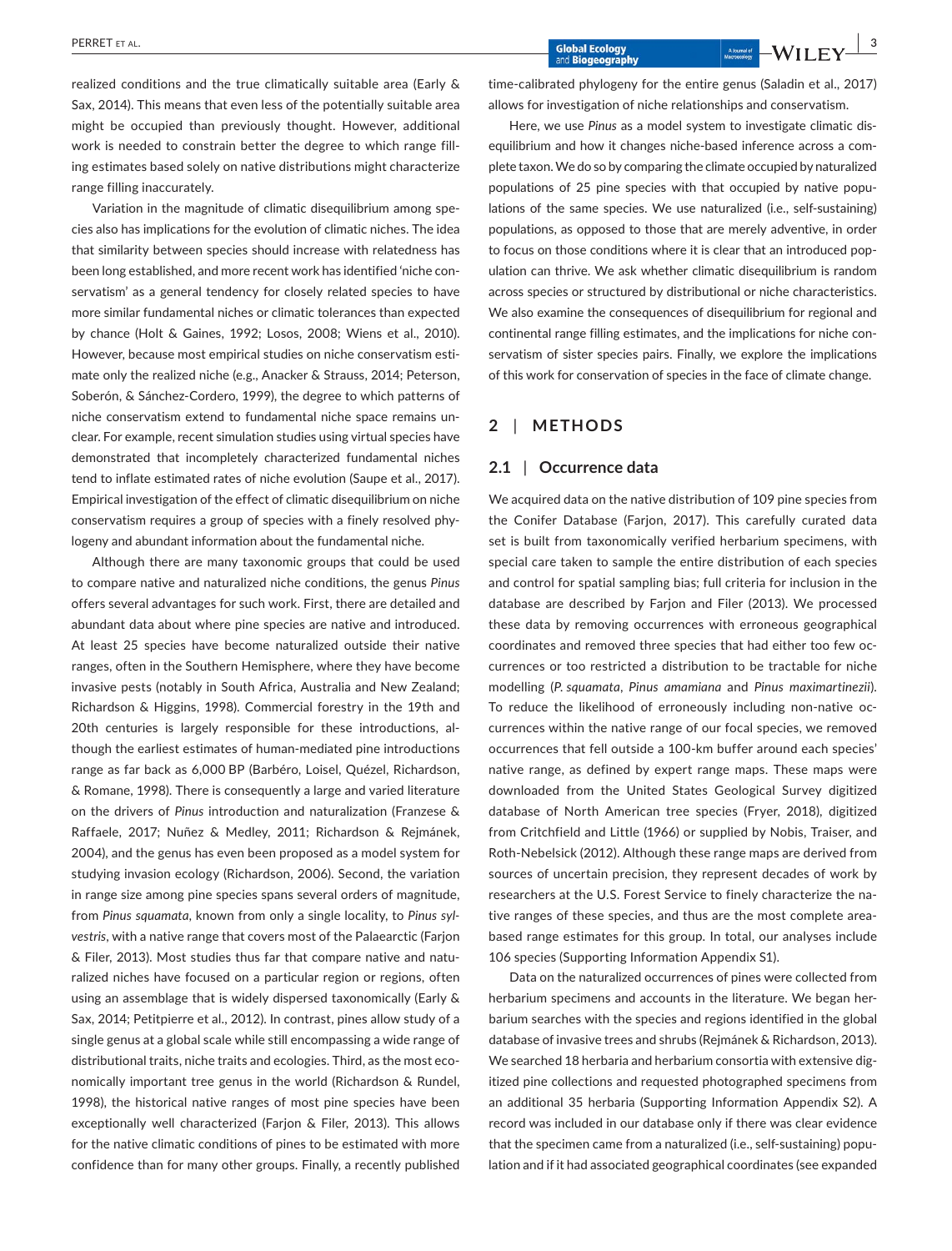**4 |**  PERRET et al.

descriptions of our criteria and examples in Supporting Information Appendix S2). Finally, we performed literature searches for publications that contained references to naturalized pine populations (Supporting Information Appendix S3; Web of Science keywords: pinus *sp*; naturaliz\*; invas\*; exotic; alien; adventive). All records were georeferenced and localities verified in Google Earth. The complete database contains 597 naturalized occurrence records for 25 species distributed across 23 countries and five continents.

## **2.2** | **Niche modelling**

The selection of appropriate climatic variables for niche modelling or species distribution modelling is of crucial importance (Peterson et al., 2011). Recent work by Petitpierre, Broennimann, Kueffer, Daehler, and Guisan (2017) suggests that climatic variables with known ecological effects can predict plant distributions more accurately than variables selected using a model‐based approach. For this reason, we selected seven climate variables indicated to be important or deterministic for pine growth and success of establishment. Owing to the long history of *Pinus* cultivation, there is a large body of literature specific to pine silviculture on which to draw (e.g., Booth et al., 1984; Poynton et al., 1977). Our final models include mean annual temperature (MAT), maximum temperature of the warmest week (MaxTemp), minimum temperature of the coldest week (MinTemp), annual precipitation (AnnPrecip), precipitation seasonality (PrecipSeas), non-summer precipitation (WinPrecip) and estimated actual evapotranspiration (AET). The first six variables are 30‐year averages (1961–1990) derived from BioClim 1.2 variables downloaded from the CliMond database in June 2017 (Kriticos et al., 2012). Estimated actual evapotranspiration is supplied by the MODIS Global Evapotranspiration Project (MOD16; Mu, Zhao, & Running, 2011). All climate data were resampled to 10 arc‐min resolution to match the BioClim data resolution with the lowest global error rates. We also repeated all analyses with a set of eight climate variables selected by a principal components (PCs)‐based variable selection model (*sensu* Petitpierre et al., 2017), although results were not qualitatively different and are not presented here.

Choosing an ordination technique and method for characterizing niche space that suits the question is also of crucial importance. Given that we were interested in direct interspecies comparisons, all niche models needed to be built in an equivalent space (Broennimann et al., 2012). Given the global distribution of native and naturalized pines, we built all niche models in the global climate space. Following the recommendations of Broennimann et al. (2012) and Petitpierre et al. (2017), we calibrated a principal components analysis (PCA) on this global background and used the first two PC axes (containing 84.39% of the variation) as a common climate space. Given that many pines are native to the Northern Hemisphere but naturalized in the Southern Hemisphere, we also plotted the climate of each hemisphere to assess the potential for systematic differences that could influence interpretation of our niche models (Qiao, Escobar, & Peterson, 2017).

We initially built these niche models following the kernel smoothing ("KS") approach of Broennimann et al. (2012) but had

concerns about potential error resulting from sampling biases and uneven sampling intensities in the native and naturalized distributions. In addition, niche models built using the KS approach are influenced by a smoothing parameter, *h*, estimated as a function of the number and mean dispersion of occurrences in climate space. Inspection of KS niche models showed niche extension into unoccupied climate space caused by systematic differences in the number and dispersion of native and naturalized occurrences. For these reasons, we used minimum convex polygons (MCPs) to characterize niche space in all the analyses presented here, for 106 native distributions and 25 combined native–naturalized distributions. Combining native and naturalized data allowed us to build a minimum estimate of the fundamental niche space outside the native realized niche (Broennimann & Guisan, 2008; Early & Sax, 2014).

#### **2.3** | **Analyses**

To characterize climatic disequilibrium, we calculated the amount of climate space occupied by both native and naturalized occurrences (i.e., the extended niche, hereafter  $N_F$ ), in addition to the climate space occupied by only native occurrences (i.e., the native realized niche, hereafter N<sub>p</sub>). The difference between the extended and realized niche, Δ*N*, can be interpreted as the amount of suitable climate space exposed by naturalized occurrences:

$$
\Delta N = N_E - N_R
$$

Where  $N_R$  is a subset of  $N_E$ , which is in turn a subset of the fundamental niche, N<sub>E</sub>:

$$
N_F \supseteq N_E \supseteq N_R
$$

In order to control for the anisotropy and scale dependence of climate space (Soberón & Peterson, 2011), we calculated the fraction of Δ*N* that is available on the native continent of each species, and the fraction of Δ*N* that occurs within 300 km of each species' native range (see Supporting Information Figure S4.1 for conceptual diagram). All niche spaces ( $N_E$ ,  $N_R$  and  $\Delta N$ ) are expressed relative to the size of the global climate space (i.e.,  $N_R$  of .10 indicates that the species' native realized niche encompasses 10% of the global climate space). We also calculated the vector between the geometric centroids of N<sub>R</sub> and N<sub>E</sub>. We emphasize that we do not consider ΔN or a large vector difference evidence of niche evolution or change per se (Petitpierre et al., 2012), but rather as evidence of fundamental niche space unoccupied by the native realized niche (Early & Sax, 2014).

Capturing all possible predictors of climatic disequilibrium in a single analysis would be difficult or impossible. Given that we were interested specifically in niche‐based or distributional traits, we focused on the following variables: (a)  $N_R$ , the size of the native niche MCP in PCA climate space; (b) native range size, for which range maps were resampled to match climate data resolution, and range size was calculated as the number of occupied grid cells,  $log<sub>10</sub>$ -transformed for analyses; (c) native niche position, the position of the niche centroid on both PC axes; (d) native range centre latitude, the latitude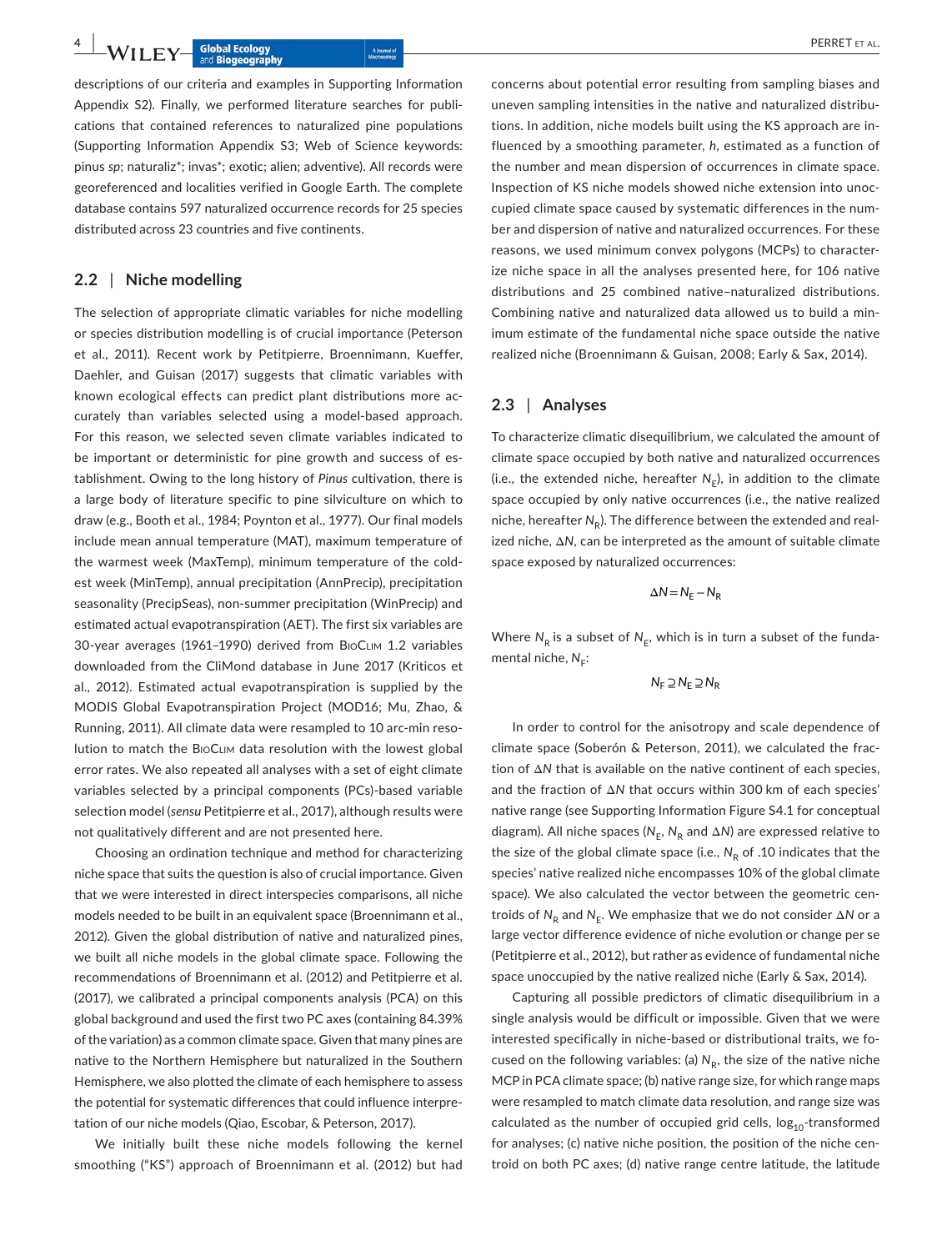of the geometric centroid of the native range; and (e) niche marginality, the climate distance from the centre of all occurrences across the genus to the centre of each species' native niche. We used a random forest regression approach to rank predictor variable importance based on the mean decrease in model accuracy across 10,000 regression trees (Genuer, Poggi, & Tuleau‐malot, 2010). Random forests iteratively grow binary regression trees using bootstrapped observation samples and a random subset of predictor variables at each node (Breiman, 2001).

To assess the consequence of climatic disequilibrium on range filling estimates, we followed the procedures of Svenning and Skov (2004) and calculated range filling as the number of occupied geographical 10′ grid cells divided by the number of modelled climatically suitable grid cells. The climatically suitable area was defined as all cells that fall in climate space within the MCP niche of each species. We rasterized detailed native range maps to match the 10′ resolution of our climate data and used them to characterize the occupied area. We calculated range filling for each species using native data and combined native–naturalized data, both on the continental scale and restricted to the United Nations Food & Agriculture Organization (FAO) ecofloristic regions occupied by the species' native distribution (FAO, 2000). Given that incorporation of naturalized data can only increase the number of climatically suitable grid cells, range filling estimates made using naturalized data in addition to native data are always equal to or lower than estimates made using only native data. We calculated this difference as the proportional change in range filling when naturalized data were incorporated into the niche model.

Most methods for comparing traits across a phylogeny depend on estimation of ancestral trait values at past nodes, as in phylogenetic independent contrasts (Felsenstein, 1985). However, because a species' climatic niche is a manifestation of the interactions between traits and the environment, reconstruction of ancestral niches is difficult and beyond the scope of the present study. In addition, recent work has shown that rates of niche evolution tend to be overestimated when models depend on incompletely characterized fundamental niches (Saupe et al., 2017). For this reason, we focused phylogenetic analyses on sister species pairs (Anacker & Strauss, 2014; Peterson et al., 1999). Exploratory analyses were sensitive to differences in tree tip topology; because of this, we limited our analysis to consensus sister pairs across four phylogenies published by Saladin et al. (2017). We found 21 consensus sister species pairs in the genus, eight of which have exotic data for at least one of the species (Supporting Information Table S4.1). For those pairs, we calculated niche similarity metrics both with and without incorporation of naturalized occurrence data. There are numerous techniques for assessing niche similarity (Broennimann et al., 2012; Warren, Glor, & Turelli, 2008). Given that it remains unclear which niche similarity metric is best, we calculated the following: (a) niche centre distance, the distance in PC climate space between the geometric centroids of each niche; (b) niche overlap, the ratio of shared to total occupied climate space; and (c) niche nestedness, the proportion of the smaller species' niche that is contained within the larger niche. We compared

similarity values among non‐sister pairs, sister pairs with native data and sister pairs with naturalized data using Mann–Whitney *U*‐tests to assess the hypothesis that the realized niche of one sister predicts the fundamental niche of the other. Given that the specific tip topology within several important *Pinus* subsections is poorly resolved (e.g., Ponderosae, Australes and Strobus sub. Strobus; Parks, Cronn, & Liston, 2012; Saladin et al., 2017), we tested for phylogenetic structure in disequilibrium among the well-supported genus subsections themselves (Parks et al., 2012; Supporting Information Figure S4.2). We used an ANOVA approach to test whether variation in Δ*N* was greater between subsections than within subsections. All analyses were performed in R v.3.2.4 (R Core Team, 2016).

## **3** | **RESULTS**

Among the 25 species that have naturalized outside the native range, 23 did so in climates outside the native realized niche (Figure 1; Supporting Information Appendix S1). Among those 23 species, the median Δ*N* was .018. The maximum increase observed, for *Pinus radiata*, was .095 (i.e., the climate space exposed by naturalized occurrences encompasses almost 10% of the global climate space; Figure 1; Supporting Information Table S4.2). The two species that showed no niche difference, *Pinus resinosa* and *Pinus thunbergii*, had only two naturalized occurrences each.

Variation in disequilibrium was non‐random across our 25 species, such that Δ*N* was strongly related to native realized niche size, N<sub>p</sub> (Figure 2). Generally speaking, ΔN tended to be higher and more variable among species with small native niches, and lower among those with large native niches. The proportion of Δ*N* that was available on species' native continent was also significantly and negatively related to  $N_R$  ( $p < .01$ ,  $R^2 = .46$ ; Figure 2b). This relationship was weaker (but still negative) and non‐significant when the available area was pruned to within 300 km of species' native ranges (*p* = .125; Figure 2c). When compared with a null geometric expectation generated by randomizing naturalized occurrences, the observed relationship between Δ*N* and *N*<sub>R</sub> is significantly steeper than the null model ( $p = 0.003$ ; for details, see Supporting Information Figure S4.3). The randomization procedure also demonstrated that species tend to naturalize closer to the native niche than expected by chance (*p* << .001; Supporting Information Figure S4.4). The random forest model examining the potential explanatory power of range and niche characteristics did not produce significant results.

Variation in the direction of niche extension was also non‐random (Figure 3). The largest shifts all occurred in a direction associated in PC climate space with lower precipitation seasonality, higher annual precipitation and cooler temperatures (Figure 3c). This climate direction was not representative of climatic differences between the Northern and Southern Hemispheres; southern climates were largely contained within the range of northern climates and displaced such that the median climate of the Southern Hemisphere was warmer and wetter than the median climate of the Northern Hemisphere (Supporting Information Figure S4.5).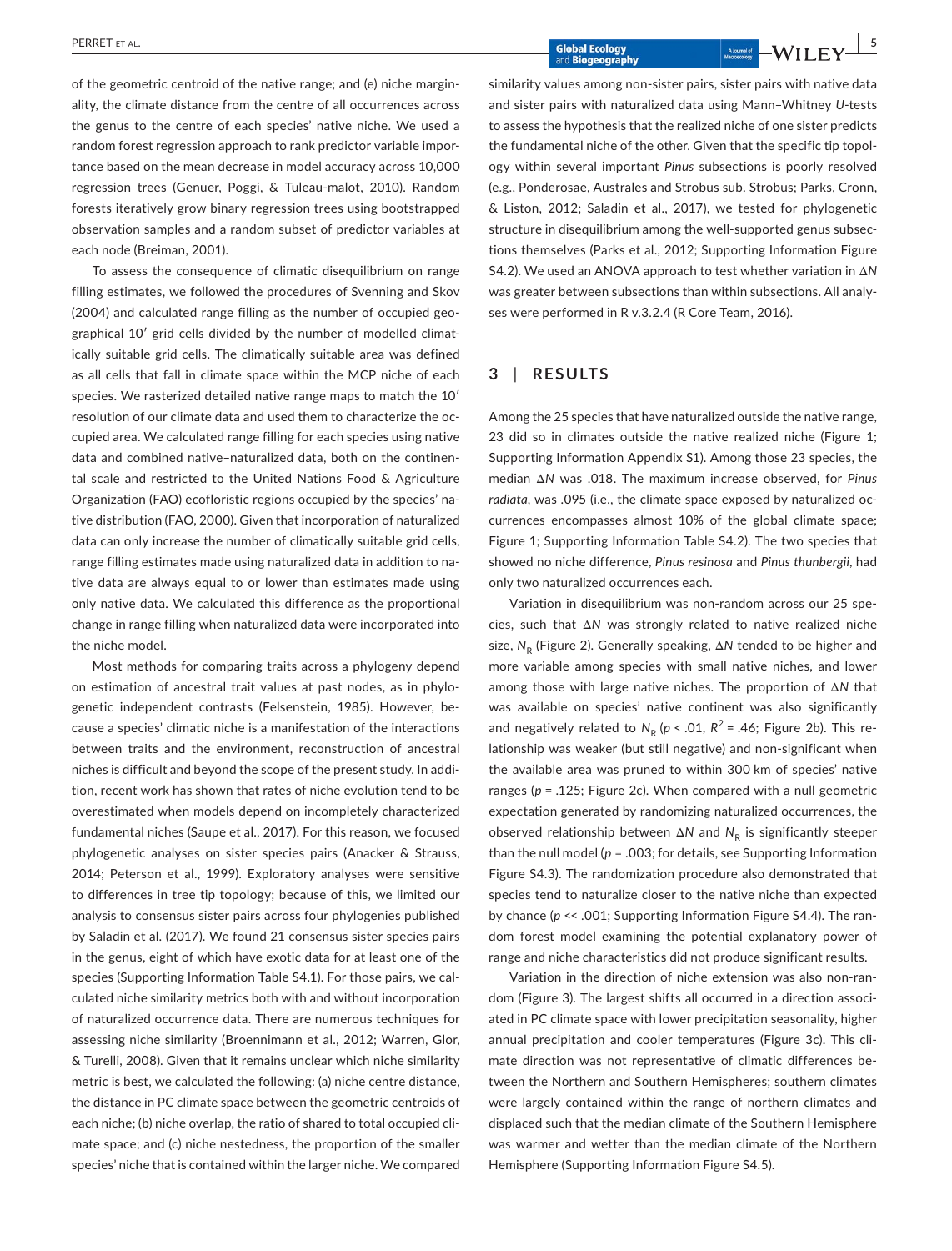

FIGURE 1 Niche models and geographical distributions for two exemplar species: *Pinus mugo* (a–c) and *Pinus radiata* (d–f). (a, d) Occurrences in climatic niche space [points and polygons correspond to native (blue) and exotic (red) occurrences, whereas the grey polygon shows the 'genus niche', the furthest extent of any species' occurrences]. Niche models are calibrated on a common principal componenttransformed global climate background. (b, e) The same occurrences in the native range (blue circles) and naturalized range (red triangles). (c, f) The native distribution (black), and geographical projections of climate niche space based solely on native occurrences (blue) and based on both native and exotic occurrences (red). The dark grey line bounds the native FAO ecofloristic region (main map, panel c; inset, panel f)

The amount of range filling we found for each species was dependent on the scale of the calculation; median filling among all species in native continents and ecoregions was 16.75 and 30.62%, respectively. Adding naturalized data uniformly reduced range filling estimates, with a median percentage decrease of 13.71% on native continents and 2.89% in native ecoregions. Small‐niched species showed substantial variation in their observed change in range filling (Figure 4a), such that the relationship between N<sub>R</sub> and range filling change mirrored the relationship between  $N_R$  and  $ΔN$ . Indeed, the size of the effect that naturalized data had on range filling estimates was dependent on  $\Delta N$  ( $p \ll .001$ ,  $R^2 = .464$ ). However, there was also a significant relationship between range

filling change and native range size ( $p \ll .001$ ,  $R^2 = .55$ ; Figure 4b), such that the species that showed the largest range filling change had both small native niches and small geographical ranges. The relationship between N<sub>R</sub> and range filling change also yielded a steeper relationship than expected when compared with a null geometric distribution (*p* << .001; for details, see Supporting Information Figure S4.6).

The three niche similarity metrics we used to evaluate phylogenetic niche relationships (niche centre distance, overlap and nestedness) were all significantly more similar among sister species pairs than among non‐sister pairs (Figure 5; niche centre distance, *p* = .006; overlap, *p* = .002; nestedness, *p* = .013). Among the eight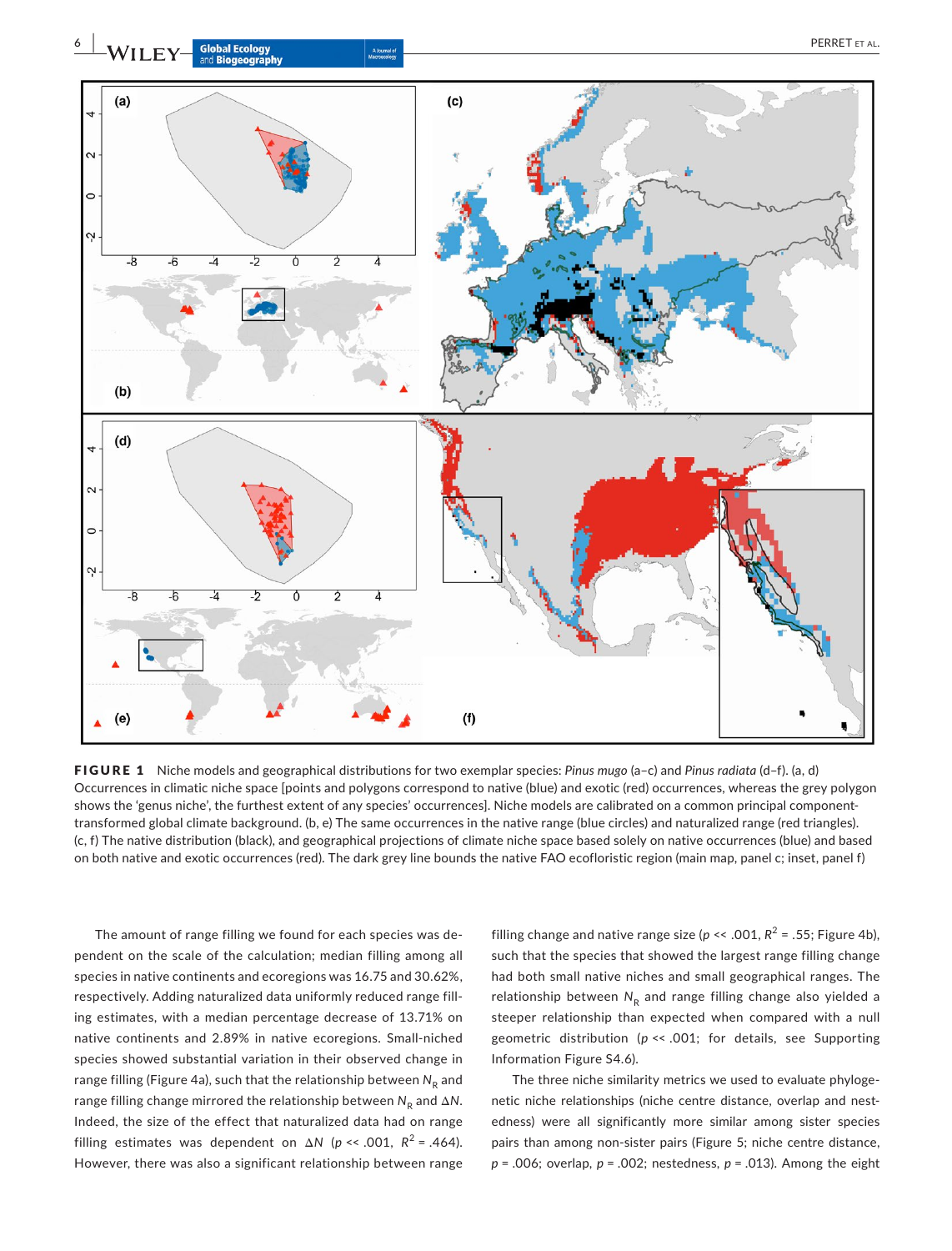

**FIGURE 2** Relationships between Δ*N* (change in niche size after incorporating naturalized occurrences) and *N<sub>p</sub>* (native niche size). For each species, ΔN is defined as the difference between the extended niche (N<sub>F</sub>) and the native realized niche (N<sub>R</sub>). (a) The relationship is fitted as an exponential decay function, weighted by the number of naturalized occurrences for each species (*a* = .073; *b* = −9.222; *p* < .05). Symbol size is proportional to the number of naturalized occurrences for each species, ranging from two to 77; symbol colour shows the number of native occurrences (from blue, few occurrences, to red, many occurrences). (b) Relationship between N<sub>R</sub> and the fraction of ΔN that occurs on each species' native continent (*p* = .0002,  $R^2$  = .4613). (c) Relationship between  $N_R$  and the fraction of Δ*N* that occurs within 300 km of each species' native range. The fitted line is an exponential decay function weighted by the number of naturalized occurrences (*a* = .500, *p* = .0006; *b* = −5.814, *p* = .125)

sister species pairs for which at least one member had naturalized occurrences, we found no significant differences in the means calculated with or without naturalized data for niche centre distance, overlap and nestedness (Figure 5). Furthermore, individual sister species pairs showed no consistent directional shift in similarity (Figure 5). None of the similarity metrics was correlated with the age of the sister pairs, for either native or native–naturalized data sets (all *p* > .40). Additionally, our ANOVA found no significant evidence that Δ*N* differed between genus subsections (*p* = .55), and genus subsections did not separate by ΔN or N<sub>R</sub> (Supporting Information Figure S4.7).

## **4** | **DISCUSSION**

We found that climatic disequilibrium among pines is nearly ubiquitous and is structured in a highly non‐random manner, such that species with small native realized niches are more likely to have ranges in pronounced disequilibrium with their climatic tolerances than larger‐niched species. Our results are consistent with several recent studies that have found evidence of climatic disequilibrium using naturalized plant distributions (Bosci et al., 2016; Early & Sax, 2014; Gallagher et al., 2010). Our results differ from some previous studies, however, in that we found climatic disequilibrium to be nearly ubiquitous among the species we studied. Only two of our 25 naturalized species showed no evidence of disequilibrium, and these two species each had only two naturalized occurrences. Consequently, every species with three or more naturalized occurrences showed some degree of disequilibrium.

We suspect that our analysis focusing on pines provides a better test of the potential frequency and magnitude of climatic disequilibrium than most other groups or studies for several reasons. First, most other taxa are not as widely introduced outside their native range as pines (Richardson, 2006). Second, as the most economically important tree genus globally (Richardson & Rundel, 1998), the native and naturalized ranges of pines are unusually well documented. Finally, existing studies of this topic have not considered all naturalized occurrences globally, but instead focused on those within a limited and predefined region (e.g., Early & Sax, 2014; Petitpierre et al., 2012). This leads us to conclude that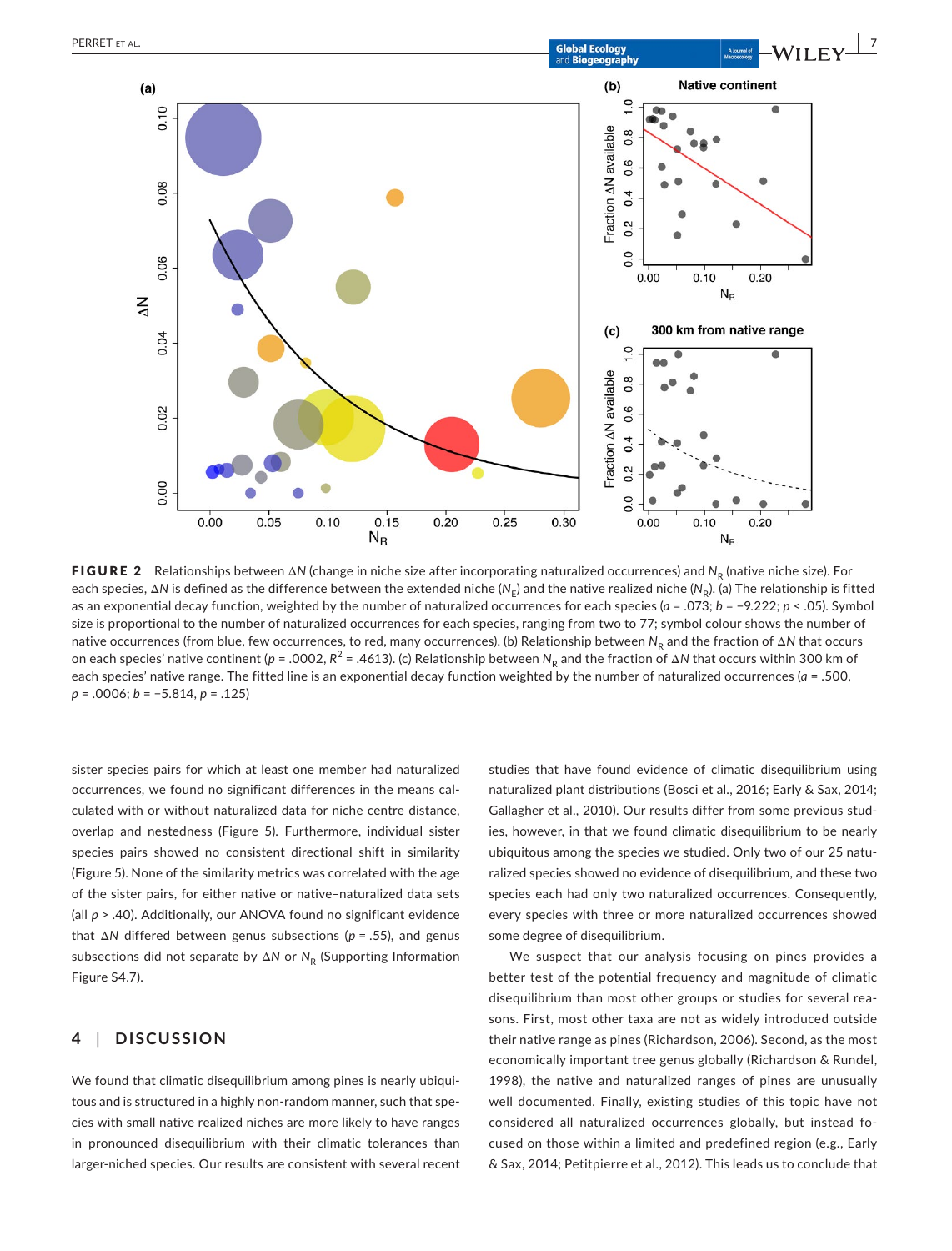

FIGURE 3 (a) Relationship between the direction and magnitude of the shift between native and native-naturalized niche centroids shows the magnitude of the shift [in units of principal component (PC) distance] related to the angular direction of the shift (c). Size of points is proportional to Δ*N*. Colour indicates number of native occurrence points and relates species to Figure 2. (b) The same shifts in climate space relative to the genus niche. (c) Loadings of climate variables on the principal components analysis background. Variables included are mean annual temperature (MAT), maximum temperature of the warmest week (MaxTemp), minimum temperature of the coldest week (MinTemp), annual precipitation (AnnPrecip), precipitation seasonality (PrecipSeas), non‐summer precipitation (WinPrecip) and estimated actual evapotranspiration (AET)

climatic disequilibrium might be much more common than recognized by recent work.

Our findings also indicate that the magnitude of this disequilibrium can be estimated by native niche size. This is consistent with the results of Early and Sax (2014), who showed that native–naturalized niche expansion was negatively correlated with native niche breadth among 51 European plant species that had naturalized in the USA. Early and Sax (2014) also provided context for the findings of Petitpierre et al. (2012), who showed that large-ranged (and presumably large‐niched) species showed relatively little niche expansion during intercontinental invasions. Collectively, this body of work suggests that predictions of biological invasions or species' responses to climate change that hinge on native climatic conditions might perform poorly for small‐niched species even while performing well for large‐niched species. For small‐niched species, the level of climatic disequilibrium that we observed can be profound. In the  $extreme case of P. *radiata*, the size difference between N<sub>p</sub> and ΔN ap$ proaches an order of magnitude, suggesting that model projections based solely on the native range are likely to be wildly misleading. Indeed, *P. radiata* is the most successful and widespread softwood

forestry species in the world (Booth & McMurtrie, 1988; Richardson, 2006), while curiously also being at risk within its small native range. Although the magnitude of error is generally much lower for large‐ niched species, similar projections could still be misleading. Among the five species with the largest native climate niches (*Pinus contorta*, *Pinus oocarpa*, *P. sylvestris*, *Pinus ponderosa* and *Pinus patula*) we still find a mean Δ*N* equivalent to 3.55% of the global climate space.

Given that our analyses compare niches of vastly different sizes within a finite domain, we should expect to find a negative relationship between *N*<sub>p</sub> and Δ*N*. We expect this relationship because random points in this domain are more likely to fall outside a small niche than a large niche. This negative relationship is indeed what we observe; however, our results depart from this null expectation in that the relationship we find between  $N_R$  and  $\Delta N$  is significantly steeper than the random case (Supporting Information Figure S4.3). Additionally, when we consider whether species occur in close proximity to the climates encompassed by Δ*N*, we find that the small‐ niched species that are most likely to be in pronounced climatic disequilibrium are also those that are most likely to have unoccupied suitable climate space close to their native ranges. This provides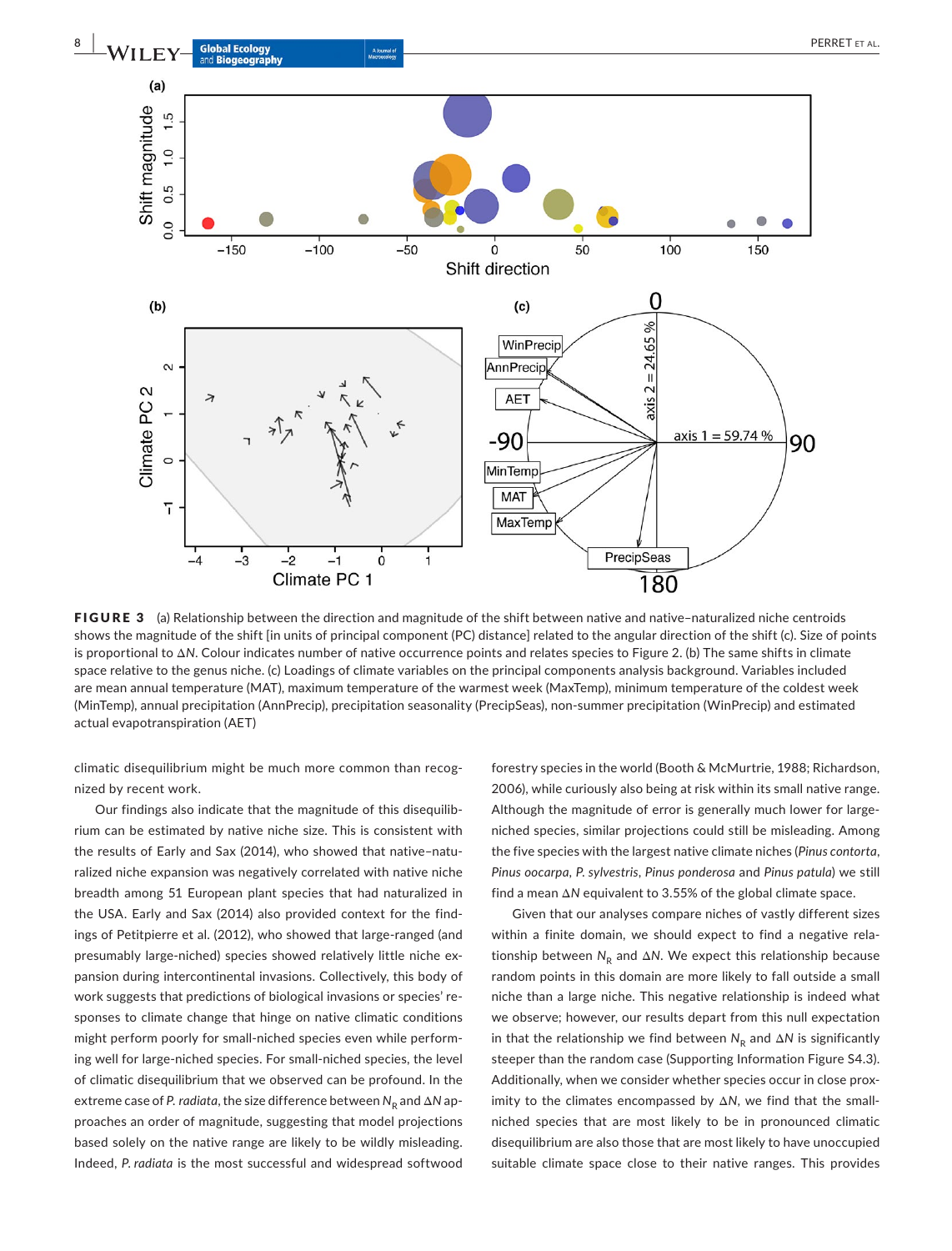

**FIGURE 4** Relationship of the proportional change in range filling (RF) to  $N_R$ , native range size and  $\Delta N$ . 'Proportional change in range filling' is calculated as the proportional change between range filling estimates using only native range data and those incorporating naturalized data. (a) Relationship between proportional change in range filling and N<sub>R</sub>, fitted as a negative exponential function weighted by the number of naturalized occurrences per species (*a* = −1.195; *b* = −35.559; *p* << .001). Symbol size is proportional to the number of naturalized occurrences for each species, ranging from two to 77; symbol colour shows the number of native occurrences (from blue, few occurrences, to red, many occurrences). (b) Relationship between proportional change in range filling and native range size (*p* << .001, *R*<sup>2</sup> = .547). (c) Relationship between proportional change in range filling and Δ*N* (*p* << .001, *R*<sup>2</sup> = .464)

strong evidence to suggest that small‐niched species are limited by non‐climatic factors in their native ranges. Indeed, given the ubiquity of the disequilibrium that we observed, it raises the possibility that few, if any, species are limited entirely by climate.

Our results also provide insight into which edges of a pine species' realized niche are least likely to be determined by climate alone. We found the direction of niche extensions to be conserved across species toward cooler, wetter and less seasonal climates. Given that 19 of the 25 naturalized pine species we focused on are native in the Northern Hemisphere and naturalized in the Southern Hemisphere, it is worth considering whether general hemispheric differences in climate drove this result. This seems unlikely, however, because the global climate space we constructed does not separate by hemisphere, and the landmasses typically invaded by pine species (e.g., New Zealand, Australia) contain conditions both warmer and drier than many species' native ranges. Niche expansion into cooler and wetter conditions indicates that these portions of the fundamental niche are often unoccupied in the native range, especially for small‐niched species. This is in direct contrast to studies that use mechanistic physiological models to explore species' climatic tolerances, and which generally find unoccupied niche space to be warmer and wetter than the native range (Araújo et al., 2013; Sunday et al., 2012). This is also in contrast to the findings of Booth et al. (1988), who used data from forestry trials to show that eucalypt species generally thrive outside of the native range in warmer and drier climates (although one species in their analysis, *Eucalyptus citriodora*, was successfully grown in cooler climates, and another, *Eucalyptus cladocalyx*, was successfully grown in wetter climates). Also, although forestry trials are a valuable source of information about the climates in which tree species can grow in the absence of certain biotic interactions, they generally do not provide information about the reproductive success of species (Booth, 2017). In contrast, our work explicitly examines conditions where a species can not only grow and survive, but also reproduce sufficiently well to sustain a population in the presence of both biotic interactions and other non-climatic factors. Although many pine species are long lived, and individuals may be able to survive without reproducing after significant climatic shifts, reproduction is critical to long-term population persistence (Booth, 2017; Sax et al., 2013). Indeed, examining reproductive populations is a crucial aspect of our work that allows us to characterize portions of the fundamental niche confidently. Given the limited number of studies that have investigated this issue and the disparate approaches and taxa used, it is difficult to know whether a general trend will emerge regarding patterns of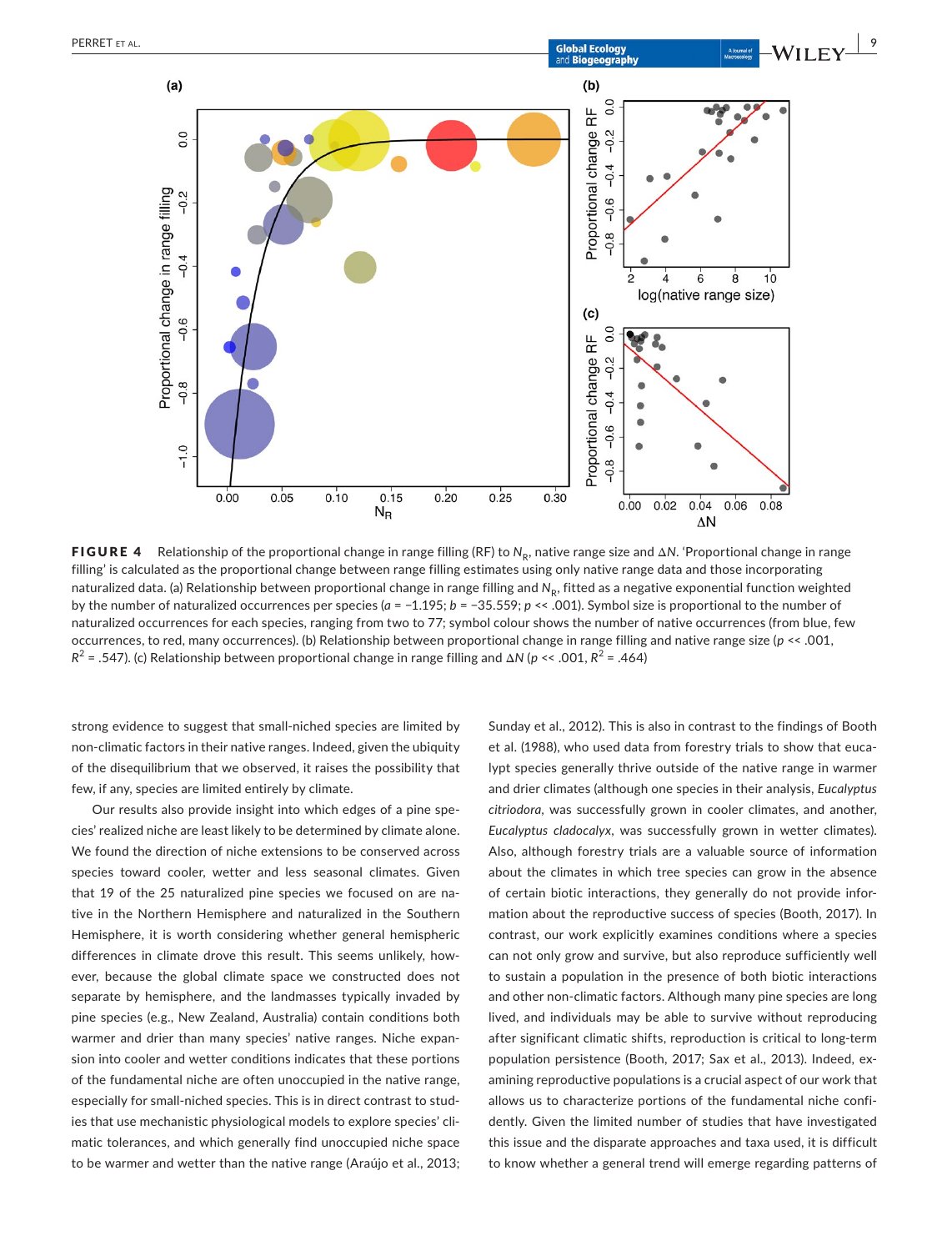

FIGURE 5 Niche similarity of sister species comparisons. In order from top to bottom, grey bars are pairwise comparisons of all non‐sister species (106 species; 5,493 pairs), green bars are sister species pairs using native data only (21 pairs), blue bars are also calculated solely with native data but represent those pairs that have at least one member naturalized (eight pairs), and red bars are sister species comparisons that incorporate naturalized data (eight pairs). Arrows indicate where a sister pair comparison moved when naturalized data were incorporated. (a) Centre distance, the distance in climate space between two niche centroids. (b) Niche overlap, the ratio of shared to total occupied climate space. (c) Niche nestedness, the proportion of the smaller niche that is contained within the larger niche

unoccupied niche space. It is possible that non‐climatic factors (e.g., biotic interactions or dispersal limitations) constrain species' niches in idiosyncratic ways. It is also possible that different data sources and analytical approaches will uncover different portions of the fundamental niche.

Range filling estimates have had a strong and sobering impact on the niche modelling field over the past 15 years. By showing how infrequently species fill all of the climatically suitable space within their native region or continent (Bradley et al., 2015; Svenning & Skov, 2004), these studies bring into question the applied utility of purely correlative species distribution models. Here, we show that the degree of range filling is even less extensive than previously thought for many species, particularly those with small native niches. Indeed, naturalized climate conditions show that native range data can overestimate range filling by up to 89.78% on the continental scale (e.g., *P. radiata*) and 56.11% on the ecoregional scale (e.g., *Pinus clausa*;

Supporting Information Table S4.2). In contrast to these extreme examples, in some cases we found that Δ*N* was not associated with a substantial change in range filling estimates. This occurred when novel climate space occupied in the naturalized range did not occur on the native continent or in the native ecoregion (e.g., *Pinus taeda* is naturalized in southern Brazil, Argentina and eastern Australia but experiences conditions there that are not found on its native continent of North America; see Supporting Information Appendix S1 and Table S4.2). Such findings were more likely for large‐niched species, which tended to have a smaller fraction of the climates contained in Δ*N* available within the native continent and ecoregion. Consequently, although *N*<sub>R</sub> and Δ*N* are important predictors of the accuracy of range filling estimates, they are not in themselves sufficient to describe these relationships fully. The size of a species' native range provides additional information in this respect, such that small‐niched species that also have small native ranges are those for which range filling estimates are least accurate.

Phylogenetic niche conservatism, the tendency for closely related species to have more similar niches than expected given their relatedness, could be leveraged to investigate the structure of fundamental niche space and climatic disequilibrium further (Losos, 2008; Wiens et al., 2010). There is some evidence to suggest that realized niche similarity underestimates fundamental niche similarity (Araújo et al., 2013; Sunday et al., 2012). Our findings, however, were not consistent with this supposition, because we found no evidence to support the conjecture that considering fundamental niche space increases the similarity of sister species. Of course, because we had only eight sister pairs with at least one naturalized species, our statistical power here is low. It is possible that another taxonomic group, if analysed in the same way, would show different results. *Pinus* is an unusually old genus, with splits among sister species that range in age from 1.4 (*Pinus hartwegii* and *Pinus pseudostrobus*) to 16.8 Myr (*Pinus halepensis* and *Pinus brutia*), among the consensus pairs we assessed (Saladin et al., 2017). It is possible that a younger genus with more recent splits would be more sensitive to the inclusion of naturalized data. Ideally, future work could investigate these relationships using different taxa with both a larger number of sister pairs and younger divergence ages.

Our approach of using naturalized occurrences to identify suitable climate space outside the native realized niche necessarily produces a minimum estimate of the fundamental niche. This is primarily a result of selective and unequal attempts at introduction; no species has been introduced with equal pressure in all possible climates. This is compounded by incomplete sampling and specimen collection across species' exotic ranges. Additionally, non‐climatic factors that constrain species' realized niches in the native region (e.g., competition, soil, facilitation) may also be limiting in the introduced region, to an unknown degree. Although these are unavoidable limitations of our approach, they also mean that our methodology is especially conservative with respect to niche differences. Given that we are working with minimum estimates, we are unlikely to overestimate the frequency, magnitude or effects of climatic disequilibrium. This is in contrast to other approaches that estimate fundamental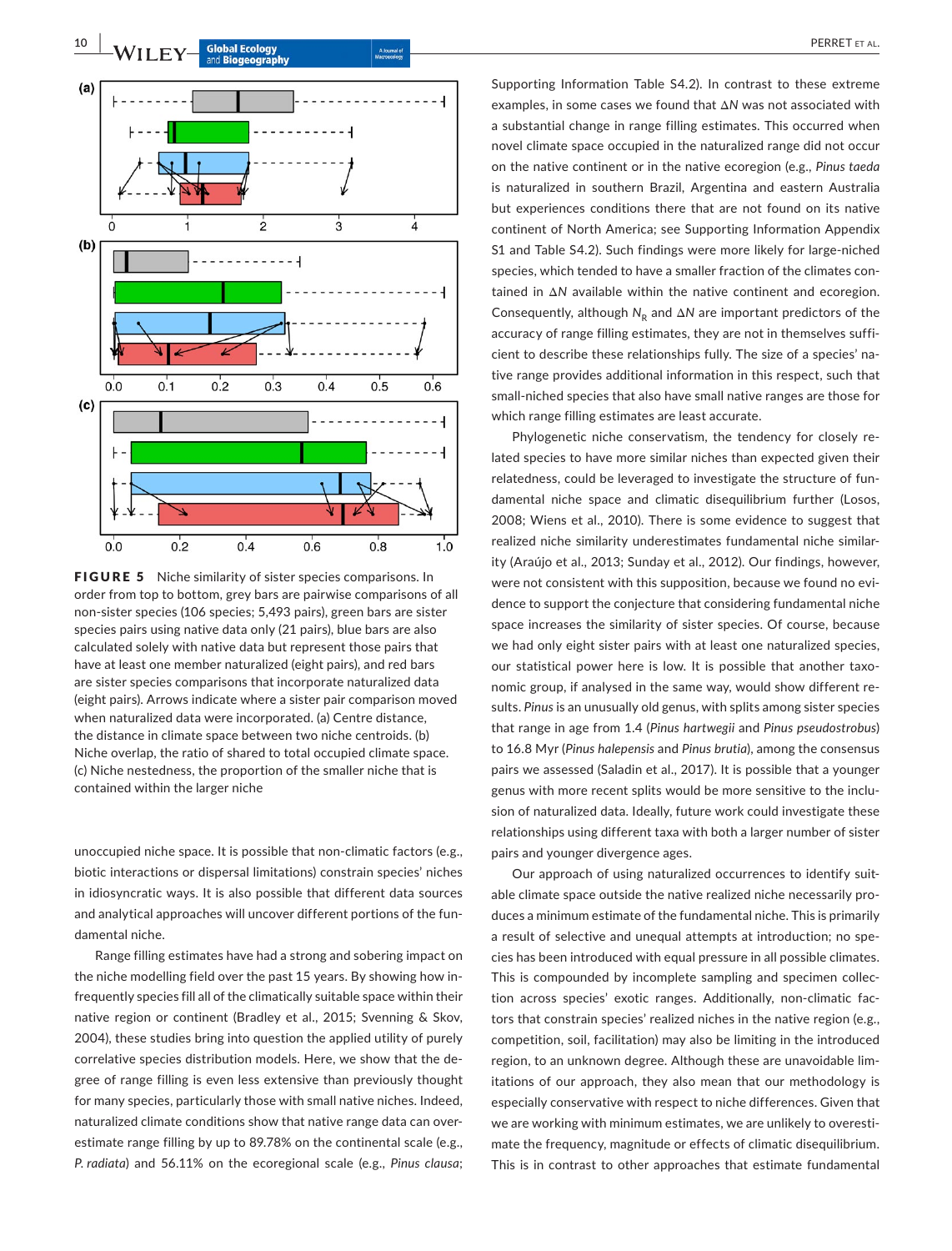niche space from measurements of physiological limits along a single niche axis, which may overestimate the fundamental niche by failing to account for combinations of extreme conditions (Maguire, 1973). Additionally, it is possible that the coarse resolution of our climate data masks fine‐scale variation and misrepresents some of the climate space occupied by populations in topoclimatically complex areas. However, this effect is unlikely to be systematic enough to produce the patterns that we observed in the magnitude, frequency and directionality of climatic disequilibrium. A final factor that could influence the interpretation of our results is the potential for rapid adaptive evolution to novel climate conditions in introduced populations, such that the native niche and the naturalized niche represent two different sets of climatic tolerances. However, because the Pinaceae are known for pronounced evolutionary conservatism and slow mutation rates (Prager et al., 1976), such concerns seem less relevant for this group. Additionally, because pines have long generation times and most intercontinental introductions have taken place within the past 200 years (Richardson & Higgins, 1998), it seems unlikely that such rapid evolution has occurred at sufficient levels to impact our results strongly. Nevertheless, we cannot completely rule out this possibility, and some fraction of the observed niche difference could be attributable to evolutionary changes (Sax et al., 2007).

Our results lead us to conclude that analyses focused solely on conditions experienced in a species' native range and region may be misleading, especially for conservation applications. This is particularly true for species with small native climatic niches and small native ranges, which we also expect to be at elevated risk from climate change and habitat loss. For these species, refining our understanding of climatic disequilibrium and its consequences for range filling estimates and niche conservatism is especially important. Our findings suggest that standard niche and species distribution modelling techniques that do not account for climatic disequilibrium are inadequate for studying small‐niched species. Our findings also suggest that modelling applications that require fine‐level climatic tolerances will misrepresent even large‐niched species when considering native conditions alone, because these species also show some degree of climate disequilibrium. With respect to pines, our results suggest a capacity to thrive in cooler, wetter and less seasonal conditions than those known from the realized distribution alone. Unfortunately, this particular bit of fundamental niche space will not protect these species from future climatic changes, which are generally expected to produce warmer and more seasonal conditions. This implies that species currently restricted to environments where dispersal cannot occur (e.g., alpine or island endemic species) are at risk of extinction. This conclusion is consistent with Sax et al. (2013), who suggest that the relative size and placement of niche components is critical for informing current and future conservation action. Ultimately, our findings emphasize that there are large gaps in our understanding of where, when and how species occupy their fundamental niche space. To help fill this gap, we hope that future work capitalizes on the data contained in global herbarium collections and the insights afforded by species introductions and global forestry trials; doing

so should lead to a better understanding of these phenomena and improve our ability to assess conservation risks accurately.

#### **ACKNOWLEDGMENTS**

Many thanks are owed to the herbaria listed in Supporting Information Appendix S2 that supplied specimens and distribution data, and especially to A. Farjon for compiling and maintaining the Conifer Database; to R. Early, E. Hollenbeck and L. Nunes for helpful discussion and guidance; and to C. Peabody for data collection. The manuscript also benefitted from insightful comments from J. Soberón and two anonymous referees.

#### **DATA ACCESSIBILITY**

The data in this paper were collected from freely available sources. Occurrence and climate data used in the analyses are available in a Data Dryad repository: <https://doi.org/10.5061/dryad.1hr1n52>

## **ORCID**

*Daniel L. Perret* <http://orcid.org/0000-0001-6372-9243>

#### **REFERENCES**

- Anacker, B. L., & Strauss, S. Y. (2014). The geography and ecology of plant speciation: Range overlap and niche divergence in sister species. *Proceedings of the Royal Society B: Biological Sciences*, *281*, 20132980.
- Araújo, M. B., Ferri‐Yáñez, F., Bozinovic, F., Marquet, P. A., Valladares, F., & Chown, S. L. (2013). Heat freezes niche evolution. *Ecology Letters*, *16*, 1206–1219. <https://doi.org/10.1111/ele.12155>
- Barbéro, M., Loisel, R., Quézel, R., Richardson, D. M., & Romane, F. (1998). Pines of the Mediterranean Basin. In D. M. Richardson (Ed.), *Ecology and biogeography of* Pinus (pp. 153–166). Cambridge, United Kingdom: Cambridge University Press.
- Booth, T. H. (2017). Assessing species climatic requirements beyond the realized niche: Some lessons mainly from tree species distribution modelling. *Climatic Change*, *145*, 259–271. [https://doi.org/10.1007/](https://doi.org/10.1007/s10584-017-2107-9) [s10584-017-2107-9](https://doi.org/10.1007/s10584-017-2107-9)
- Booth, T. H., & McMurtrie, R. E. (1988). Climatic change and *Pinus radiata* plantations in Australia. In G. I. Pearman (Ed), *Greenhouse: Planning for climate change* (pp. 534–545). Melbourne, Australia: CSIRO; Leiden, the Netherlands: E.J. Brill.
- Booth, T. H., Broadhurst, L. M., Pinkard, E., Prober, S. M., Dillon, S. K., Bush, D., … Young, A. G. (2015). Native forests and climate change: Lessons from eucalypts. *Forest Ecology and Management*, *347*, 18–29. <https://doi.org/10.1016/j.foreco.2015.03.002>
- Booth, T. H., Nix, H. A., Busby, J. R., & Hutchinson, M. F. (2014). bioclim: The first species distribution modelling package, its early applications and relevance to most current MaxEnt studies. *Diversity and Distributions*, *20*, 1–9.
- Booth, T. H., Nix, H. A., Hutchinson, M. F., & Jovanovic, T. (1988). Niche analysis andtreespecies introduction.*Forest Ecology and Management*, *23*, 47–60. [https://doi.org/10.1016/0378-1127\(88\)90013-8](https://doi.org/10.1016/0378-1127(88)90013-8)
- Booth, T. H., Saunders, J. C., & Commonwealth Scientific and Industrial Research Organization (Australia). (1984). *A catalogue of tree species evaluated in field trials in Australia*. Canberra, Australia: CSIRO Division of Water and Land Resources.
- Bosci, T., Allen, J. M., Bellemare, J., Kartesz, J., Nishino, M., & Bradley, B. A. (2016). Plants' native distributions do not reflect climatic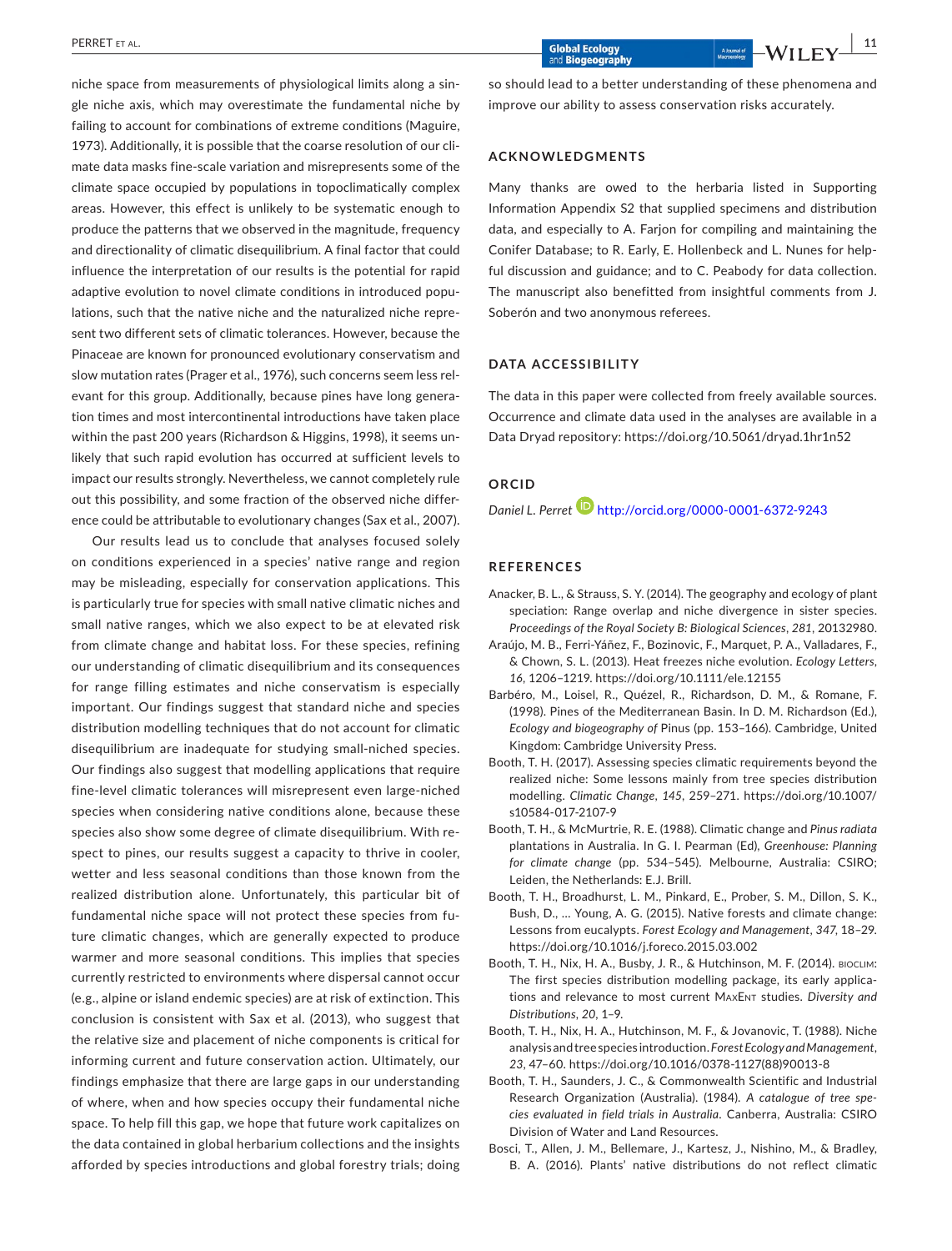tolerance. *Diversity and Distributions*, *22*, 615–624. [https://doi.](https://doi.org/10.1111/ddi.12432) [org/10.1111/ddi.12432](https://doi.org/10.1111/ddi.12432)

Bradley, B. A., Early, R., & Sorte, C. J. B. (2015). Space to invade? Comparative range infilling and potential range of invasive and native plants. *Global Ecology and Biogeography*, *24*, 348–359. [https://doi.](https://doi.org/10.1111/geb.12275) [org/10.1111/geb.12275](https://doi.org/10.1111/geb.12275)

Breiman, L. (2001). Random forests. *Machine Learning*, *45*, 5–32.

- Broennimann, O., Fitzpatrick, M. C., Pearman, P. B., Petitpierre, B., Pellissier, L., Yoccoz, N. G., … Guisan, A. (2012). Measuring ecological niche overlap from occurrence and spatial environmental data. *Global Ecology and Biogeography*, *21*, 481–497. [https://doi.](https://doi.org/10.1111/j.1466-8238.2011.00698.x) [org/10.1111/j.1466-8238.2011.00698.x](https://doi.org/10.1111/j.1466-8238.2011.00698.x)
- Broennimann, O., & Guisan, A. (2008). Predicting current and future biological invasions: Both native and invaded ranges matter. *Biology Letters*, *4*, 585–589. <https://doi.org/10.1098/rsbl.2008.0254>
- Broennimann, O., Treier, U. A., Müller‐Schärer, H., Thuiller, W., Peterson, A. T., & Guisan, A. (2007). Evidence of climatic niche shift during biological invasion. *Ecology Letters*, *10*, 701–709. [https://doi.](https://doi.org/10.1111/j.1461-0248.2007.01060.x) [org/10.1111/j.1461-0248.2007.01060.x](https://doi.org/10.1111/j.1461-0248.2007.01060.x)
- Busby, J. R. (1988). Potential implications of climate change on Australia's flora and fauna. In G. I. Pearman (Ed.), *Greenhouse: Planning for climate change* (pp. 387–398). Melbourne, Autralia: CSIRO and Leiden, the Netherlands: E.J. Brill.
- R Core Team. (2016). *R: A language and environment for statistical computing*. Vienna, Austria: R Foundation for Statistical Computing. Retrieved from <https://www.R-project.org/>
- Critchfield, W. B., & Little, E. L. (1966). Geographic distribution of the pines of the world. In *Miscellaneous Publication 991*. Washington, D.C.: U.S. Department of Agriculture Forest Service.
- Dullinger, S., Willner, W., Plutzar, C., Englisch, T., Schratt‐Ehrendorfer, L., Moser, D., … Niklfeld, H. (2012). Post‐glacial migration lag restricts range filling of plants in the European Alps. *Global Ecology and Biogeography*, *21*, 829–840. [https://doi.](https://doi.org/10.1111/j.1466-8238.2011.00732.x) [org/10.1111/j.1466-8238.2011.00732.x](https://doi.org/10.1111/j.1466-8238.2011.00732.x)
- Early, R., & Sax, D. F. (2011). Analysis of climate paths reveals potential limitations on species range shifts. *Ecology Letters*, *14*, 1125–1133. <https://doi.org/10.1111/j.1461-0248.2011.01681.x>
- Early, R., & Sax, D. F. (2014). Climatic niche shifts between species' native and naturalized ranges raise concern for ecological forecasts during invasions and climate change. *Global Ecology and Biogeography*, *23*, 1356–1365. <https://doi.org/10.1111/geb.12208>
- FAO. (2000). *Global ecofloristic zones mapped by the United Nations Food and Agricultural Organization*. Adapted by Ruesch, A. & Gibbs, H. K. Retrieved from [https://databasin.org/datasets/](https://databasin.org/datasets/dc4f6efd1fa84ea99df61ae9c5b3b763) [dc4f6efd1fa84ea99df61ae9c5b3b763](https://databasin.org/datasets/dc4f6efd1fa84ea99df61ae9c5b3b763)
- Farjon, A. (2017). *The conifer database*. Retrieved from [https://herbaria.](https://herbaria.plants.ox.ac.uk/bol/conifers/Explore) [plants.ox.ac.uk/bol/conifers/Explore](https://herbaria.plants.ox.ac.uk/bol/conifers/Explore)
- Farjon, A., & Filer, D. (2013). *An atlas of the world's conifers: An analysis of their distribution, biogeography, diversity and conservation status*. Leiden, the Netherlands: Koninklijke Brill.
- Felsenstein, J. (1985). Phylogenies and the comparative method. *The American Naturalist*, *125*, 1–15. <https://doi.org/10.1086/284325>
- Franzese, J., & Raffaele, E. (2017). Fire as a driver of pine invasions in the Southern Hemisphere: A review. *Biological Invasions*, *19*, 2237–2246. <https://doi.org/10.1007/s10530-017-1435-z>
- Fryer, J. L. (2018). Tree species distribution maps from Little's "Atlas of United States trees" series. In *Fire effects information system*, [Online]. Washington, D.C.: U.S. Department of Agriculture, Forest Service, Rocky Mountain Research Station, Fire Sciences Laboratory (Producer). Retrieved from [https://www.fs.fed.us/database/feis/](https://www.fs.fed.us/database/feis/pdfs/Little/aa_SupportingFiles/LittleMaps.html) [pdfs/Little/aa\\_SupportingFiles/LittleMaps.html](https://www.fs.fed.us/database/feis/pdfs/Little/aa_SupportingFiles/LittleMaps.html)
- Gallagher, R. V., Beaumont, L. J., Hughes, L., & Leishman, M. R. (2010). Evidence for climatic niche and biome shifts between native and novel ranges in plant species introduced to Australia. *Journal of Ecology*, *98*, 790–799. <https://doi.org/10.1111/j.1365-2745.2010.01677.x>
- Genuer, R., Poggi, J., & Tuleau‐malot, C. (2010). Variable selection using random forests. *Pattern Recognition Letters, Elsevier*, *31*, 2225–2236. <https://doi.org/10.1016/j.patrec.2010.03.014>
- Grinnell, J. (1922). The role of the "accidental". *The Auk*, *39*, 373–380. <https://doi.org/10.2307/4073434>
- Guisan, A., Petitpierre, B., Broennimann, O., Daehler, C., & Kueffer, C. (2014). Unifying niche shift studies: Insights from biological invasions. *Trends in Ecology and Evolution*, *29*, 260–269. [https://doi.](https://doi.org/10.1016/j.tree.2014.02.009) [org/10.1016/j.tree.2014.02.009](https://doi.org/10.1016/j.tree.2014.02.009)
- Holt, R. D., & Gaines, M. S. (1992). Analysis of adaptation in heterogeneous landscapes: Implications for the evolution of fundamental niches. *Evolutionary Ecology*, *6*, 433–447. [https://doi.org/10.1007/](https://doi.org/10.1007/BF02270702) [BF02270702](https://doi.org/10.1007/BF02270702)
- Ivory, S. J., Early, R., Sax, D. F., & Russell, J. (2016). Niche expansion and temperature sensitivity of tropical African montane forests. *Global Ecology and Biogeography*, *25*, 693–703. [https://doi.org/10.1111/](https://doi.org/10.1111/geb.12446) [geb.12446](https://doi.org/10.1111/geb.12446)
- Kriticos, D. J., Webber, B. L., Leriche, A., Ota, N., Macadam, I., Bathols, J., & Scott, J. K. (2012). CliMond: Global high resolution historical and future scenario climate surfaces for bioclimatic modelling. *Methods in Ecology and Evolution*, *3*, 53–64. [https://doi.](https://doi.org/10.1111/j.2041-210X.2011.00134.x) [org/10.1111/j.2041-210X.2011.00134.x](https://doi.org/10.1111/j.2041-210X.2011.00134.x)
- Li, Y., Liu, X., Li, X., Petitpierre, B., & Guisan, A. (2014). Residence time, expansion toward the equator in the invaded range and native range size matter to climatic niche shifts in non‐native species. *Global Ecology and Biogeography*, *23*, 1094–1104. [https://doi.org/10.1111/](https://doi.org/10.1111/geb.12191) [geb.12191](https://doi.org/10.1111/geb.12191)
- Losos, J. B. (2008). Phylogenetic niche conservatism, phylogenetic signal and the relationship between phylogenetic relatedness and ecological similarity among species. *Ecology Letters*, *11*, 995–1003. [https://](https://doi.org/10.1111/j.1461-0248.2008.01229.x) [doi.org/10.1111/j.1461-0248.2008.01229.x](https://doi.org/10.1111/j.1461-0248.2008.01229.x)
- Maguire, B. (1973). Niche response structure and the analytical potentials of its relationship to the habitat. *The Amerian Naturalist*, *107*, 213–246. <https://doi.org/10.1086/282827>
- Mu, Q., Zhao, M., & Running, S. W. (2011). Improvements to a MODIS global terrestrial evapotranspiration algorithm. *Remote Sensing of Environment*, *115*, 1781–1800. [https://doi.org/10.1016/j.](https://doi.org/10.1016/j.rse.2011.02.019) [rse.2011.02.019](https://doi.org/10.1016/j.rse.2011.02.019)
- Nix, H. A. (1986). A biogeographic analysis of Australian elapid snakes. In R. Longmore (Ed.), *Atlas of elapid snakes of Australia: Australian flora and fauna series 7* (pp. 4–15). Canberra, Australia: Bureau of Flora and Fauna.
- Nobis, M. P., Traiser, C., & Roth‐Nebelsick, A. (2012). Latitudinal variation in morphological traits of the genus *Pinus* and its relation to environmental and phylogenetic signals. *Plant Ecology & Diversity*, *5*, 1–11.
- Nogués‐Bravo, D., Pulido, F., Araújo, M. B., Diniz‐Filho, J. A. F., García‐ Valdés, R., Kollmann, J., … Zavala, M. A. (2014). Phenotypic correlates of potential range size and range filling in European trees. *Perspectives in Plant Ecology, Evolution and Systematics*, *16*, 219–227. <https://doi.org/10.1016/j.ppees.2014.05.005>
- Nuñez,M.A., &Medley,K.A. (2011). Pine invasions:Climate predicts invasionsuccess;somethingelsepredictsfailure.*Diversity and Distributions*, *17*, 703–713. <https://doi.org/10.1111/j.1472-4642.2011.00772.x>
- Parks, M., Cronn, R., & Liston, A. (2012). Separating the wheat from the chaff: Mitigating the effects of noise in a plastome phylogenomic data set from *Pinus* L. (Pinaceae). *BMC Evolutionary Biology*, *12*, 100. <https://doi.org/10.1186/1471-2148-12-100>
- Peterson, A. T. (2003). Predicting the geography of species' invasions via ecological niche modeling. *The Quarterly Review of Biology*, *78*, 419– 433. <https://doi.org/10.1086/378926>
- Peterson, A. T., Soberón, J., Pearson, R., Anderson, R., Martínez‐Meyer, E., Nakamura, M., & Araújo, M. (2011). Ecological niches and geographic distributions. In *Monographs in population biology*. Princeton, New Jersey: Princeton University Press.